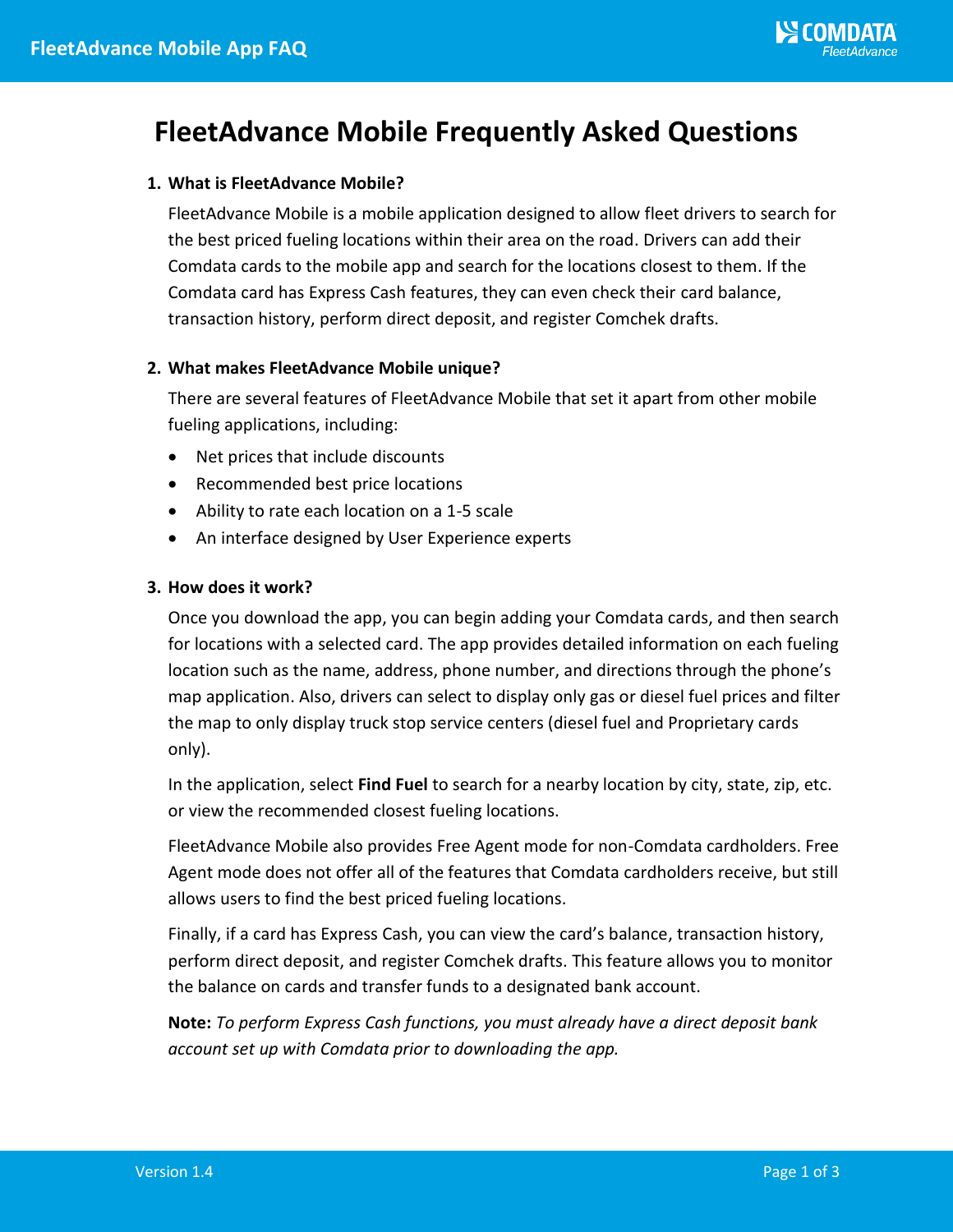# **4. How do I get FleetAdvance Mobile and what platforms are supported?**

You can download the app by visiting the following link: <http://www.comdata.com/FleetAdvanceMobile>, or by visiting the Apple Store or Google Play Store and searching for "FleetAdvance".

Currently, the app is only supported on iPhones versions 4, 5, and 6 with iOS 8 or later and Android phones versions 4.0 and 5.0. Windows phones are not supported.

# **5. How do I inform my drivers and encourage them to use the app?**

The FleetAdvance Mobile site mentioned above contains communication tools (email content, web copies, posters, etc.) that you can use to promote the app to your drivers.

# **6. Is there a cost?**

No, FleetAdvance Mobile is free of charge.

# **7. Is a Login required?**

No, however you will need to register and sign in to view your balance, perform direct deposit, and register Comchek drafts on Express Cash cards. The login includes:

- Email address
- Password (must be at least 8 characters, contain at least one uppercase and lowercase character and one number)
- Activation Code (usually the employee ID or driver number) **Note:** If you do not know the activation code, contact your program administrator.

# **8. Can I view a card's transaction history?**

Yes, through the app's Express Cash features, you can view up to 25 recent transactions. This includes the transaction type (load, ATM withdrawal, purchase, etc.), description, amount, date, and the previous balance.

# **9. Can drivers deposit funds without a Comdata bank account?**

No, in order to deposit funds with the app, a bank account must *already* be set up with Comdata. If you have not set this up, contact your program administrator.

# **10. When I select Find Fuel, how does the app decide a location to recommend?**

By selecting **Find Fuel** as a Comdata cardholder, the app will recommend a fueling location close to the driver's current location. The recommended stop represents the best cost saving price in the area and is displayed by a green-colored box.